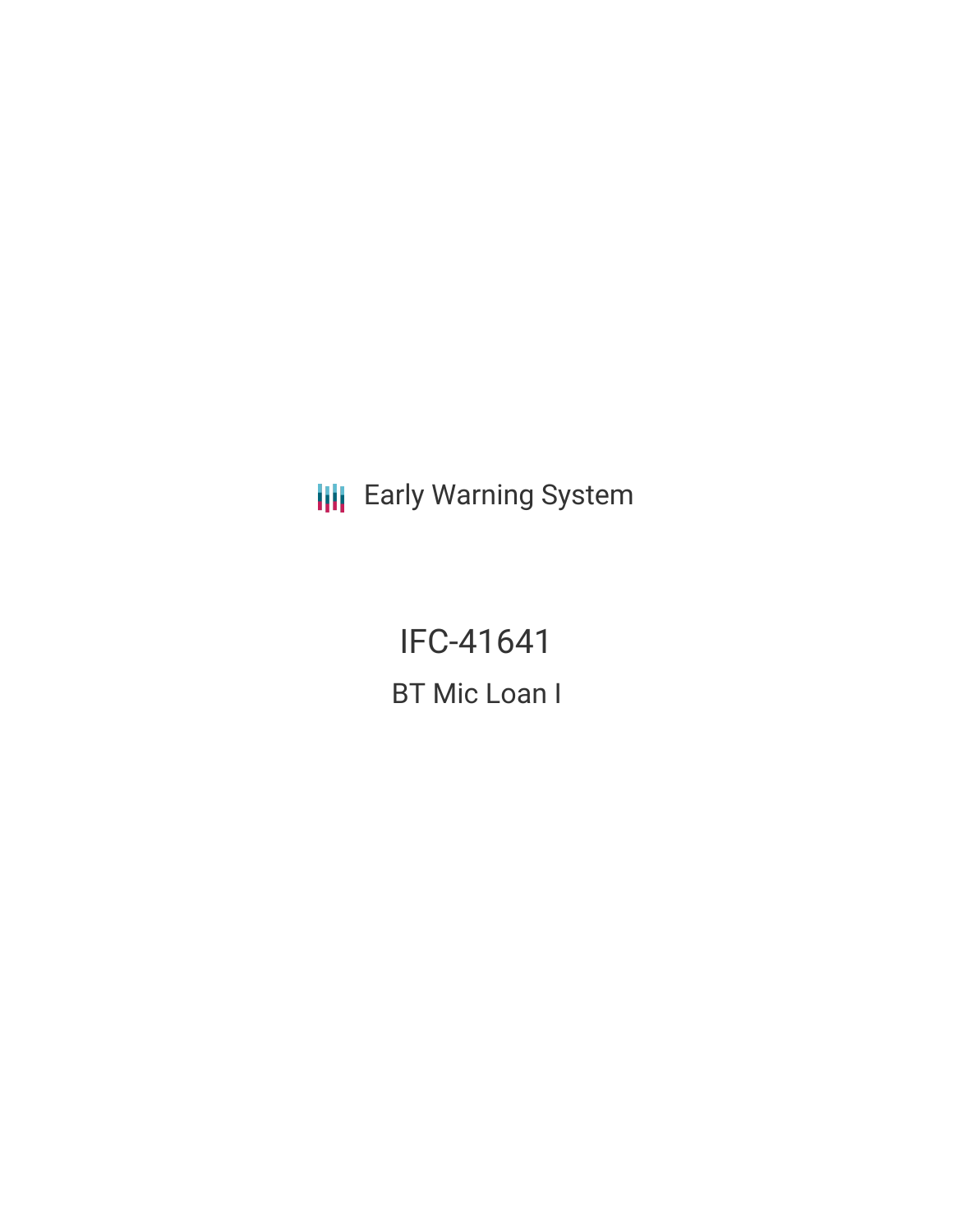| <b>Countries</b>               | Romania                                 |
|--------------------------------|-----------------------------------------|
| <b>Financial Institutions</b>  | International Finance Corporation (IFC) |
| <b>Status</b>                  | Proposed                                |
| <b>Bank Risk Rating</b>        | FI.                                     |
| <b>Voting Date</b>             | 2019-10-21                              |
| <b>Borrower</b>                | BT MICROFINANTARE IFN SA                |
| <b>Sectors</b>                 | Finance                                 |
| <b>Investment Type(s)</b>      | Loan                                    |
| <b>Investment Amount (USD)</b> | \$16.00 million                         |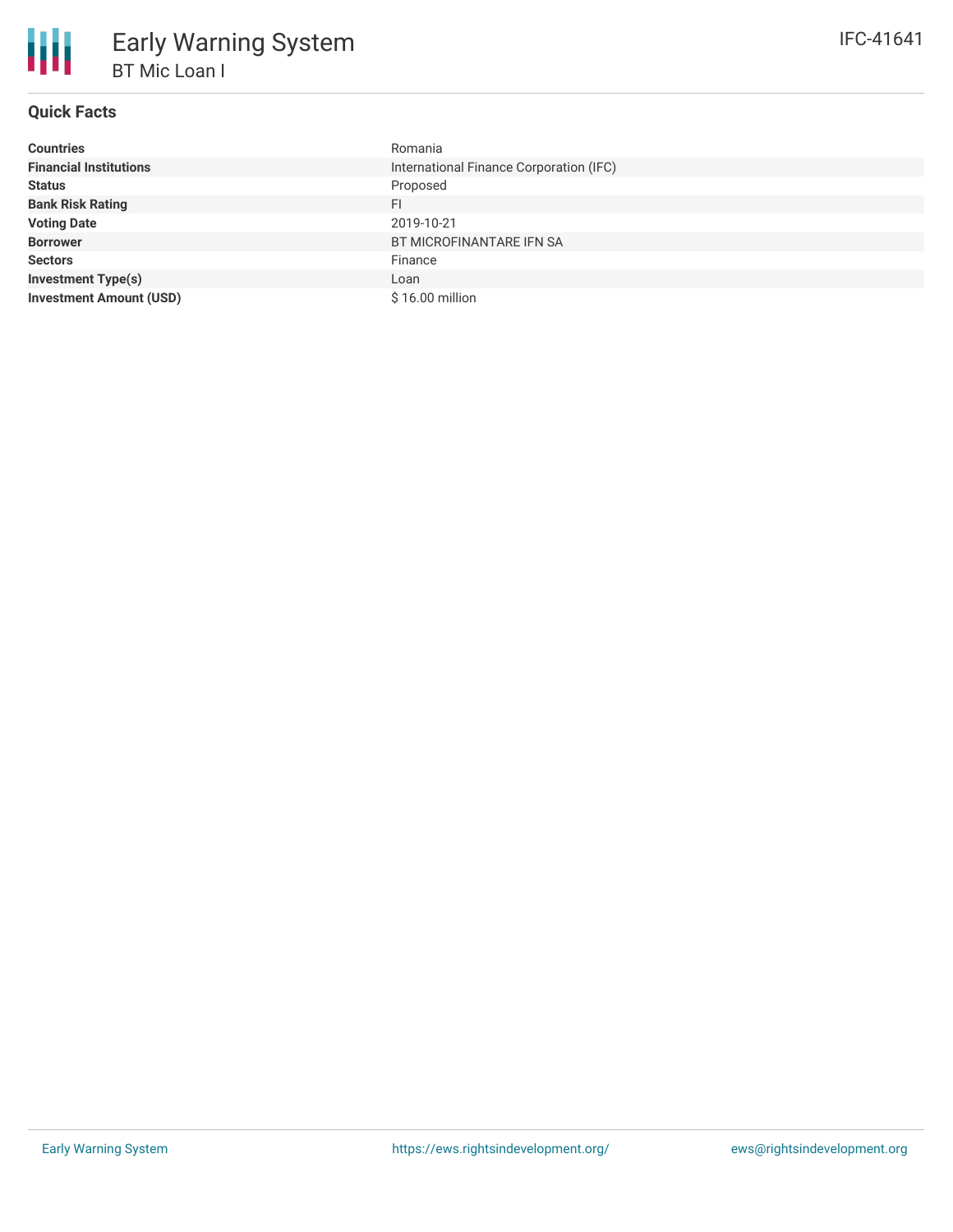

## **Project Description**

According to the Bank's website, this project finances on-lending to micro and small enterprises in Romania with at least 50% of the proceed used to support lending to women-owned or -managed micro and small enterprises.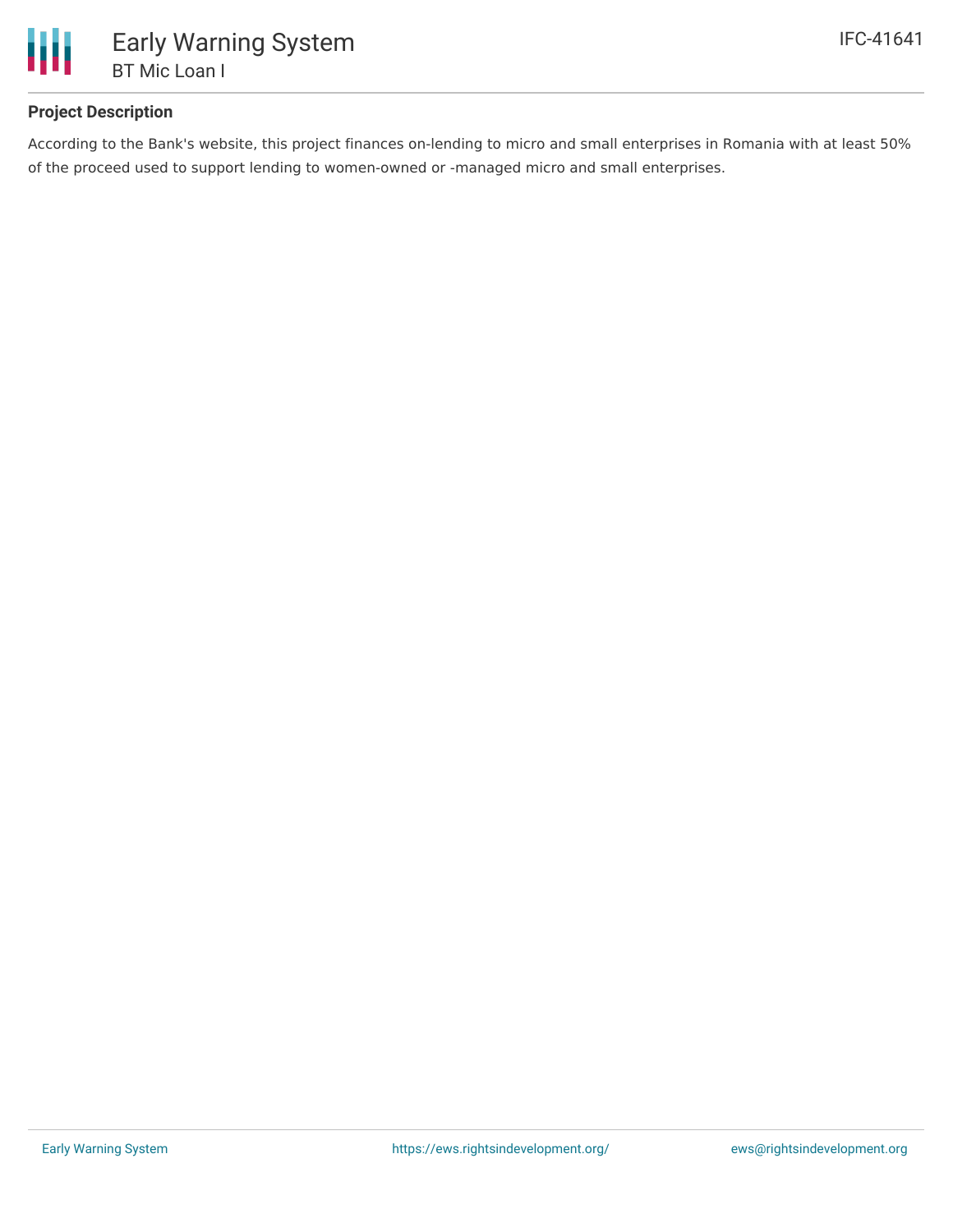## **Investment Description**

• International Finance Corporation (IFC)

#### **Financial Intermediary**

Financial Intermediary: A commercial bank or financial institution that receives funds from a development bank. A financial intermediary then lends these funds to their clients (private actors) in the form of loans, bonds, guarantees and equity shares. Financial intermediaries include insurance, pension and equity funds. The direct financial relationship is between the development bank and the financial intermediary.

BT [Microfinance](file:///actor/2801/) IFN SA (Financial Intermediary)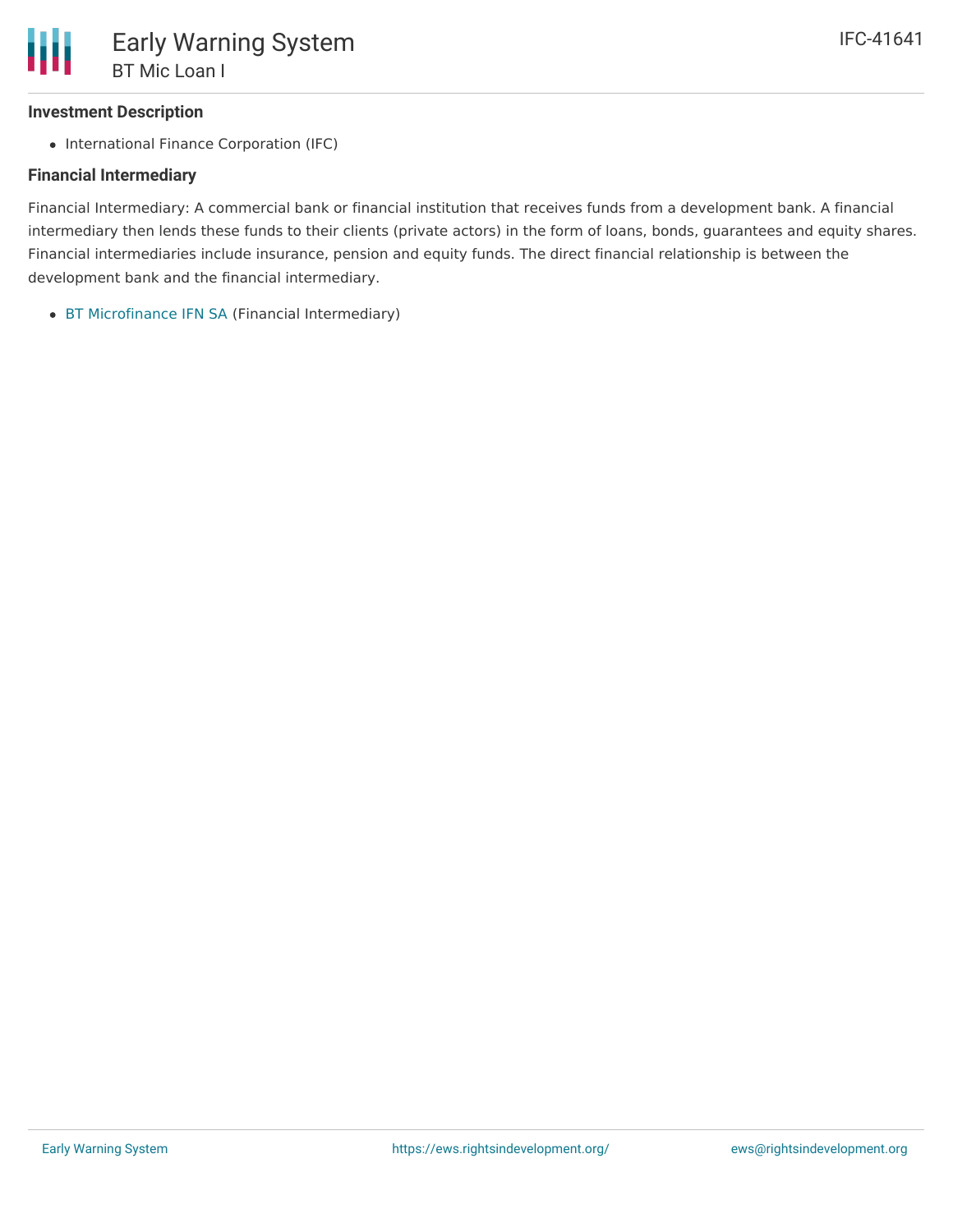

# 冊 Early Warning System BT Mic Loan I

| <b>Private Actor 1</b> | <b>Private Actor</b><br>` Role | <b>Private Actor</b><br>Sector | <b>Relation</b> | <b>Private Actor 2</b>  | <b>Private Actor</b><br>2 Role | <b>Private Actor</b><br>2 Sector |  |
|------------------------|--------------------------------|--------------------------------|-----------------|-------------------------|--------------------------------|----------------------------------|--|
|                        | $\sim$                         | -                              |                 | Banca Transilvania S.A. | Parent Company                 | $\overline{\phantom{0}}$         |  |